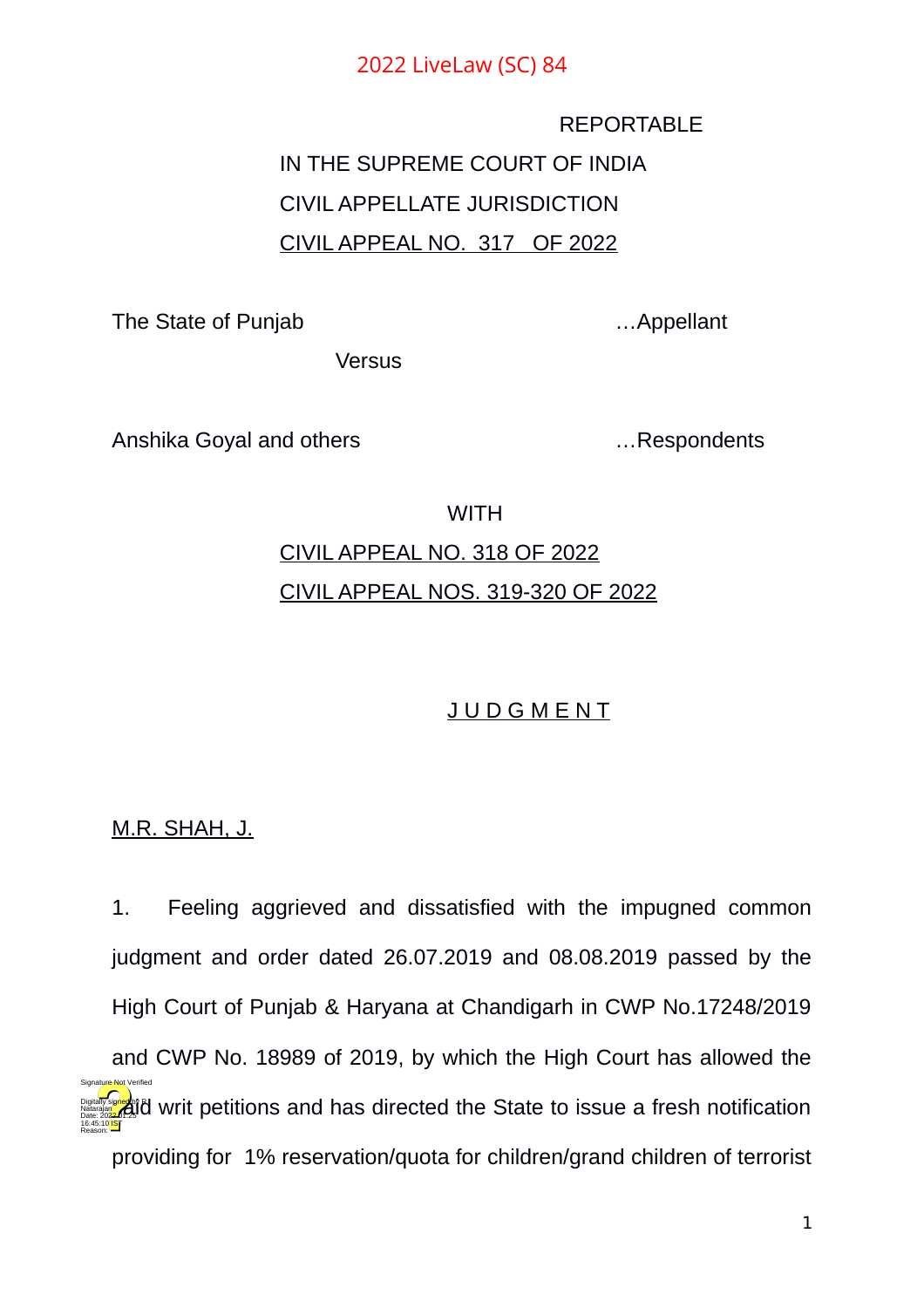affected persons/Sikh riots affected persons in all private unaided nonminority Medical/Dental institutions in the State of Punjab and further directed that the said reservation/quota shall apply to management quota seats as well and further directed that the fresh notification shall also provide for a sports quota of 3% in Government Medical/Dental Colleges, the State of Punjab has preferred the present appeals.

2. The facts leading to the present appeals in a nutshell are as under:

The State of Punjab enacted the Punjab Private Health Sciences Educational Institutions (Regulation of Admission, Fixation of fee and making of Reservation) Act, 2006 (hereinafter referred to as the '2006 Act') for the regulation of admission, fixation of fee and making of reservation in Private Health Sciences Educational Institutions in the State of Punjab. Section 6 of the 2006 Act provides for reservation of seats and as per the said Section, all private health sciences educational institutions shall reserve seats for admission in open merit category and management category, for advancement of socially and educationally backward classes of citizens or for the Scheduled Castes or Scheduled Tribes to such extent, as may be notified by the State Government in the official gazette from time to time.

2.1 The State of Punjab framed its Sports Policy in the year 2018 which provided that 3% reservation in admissions will be provided for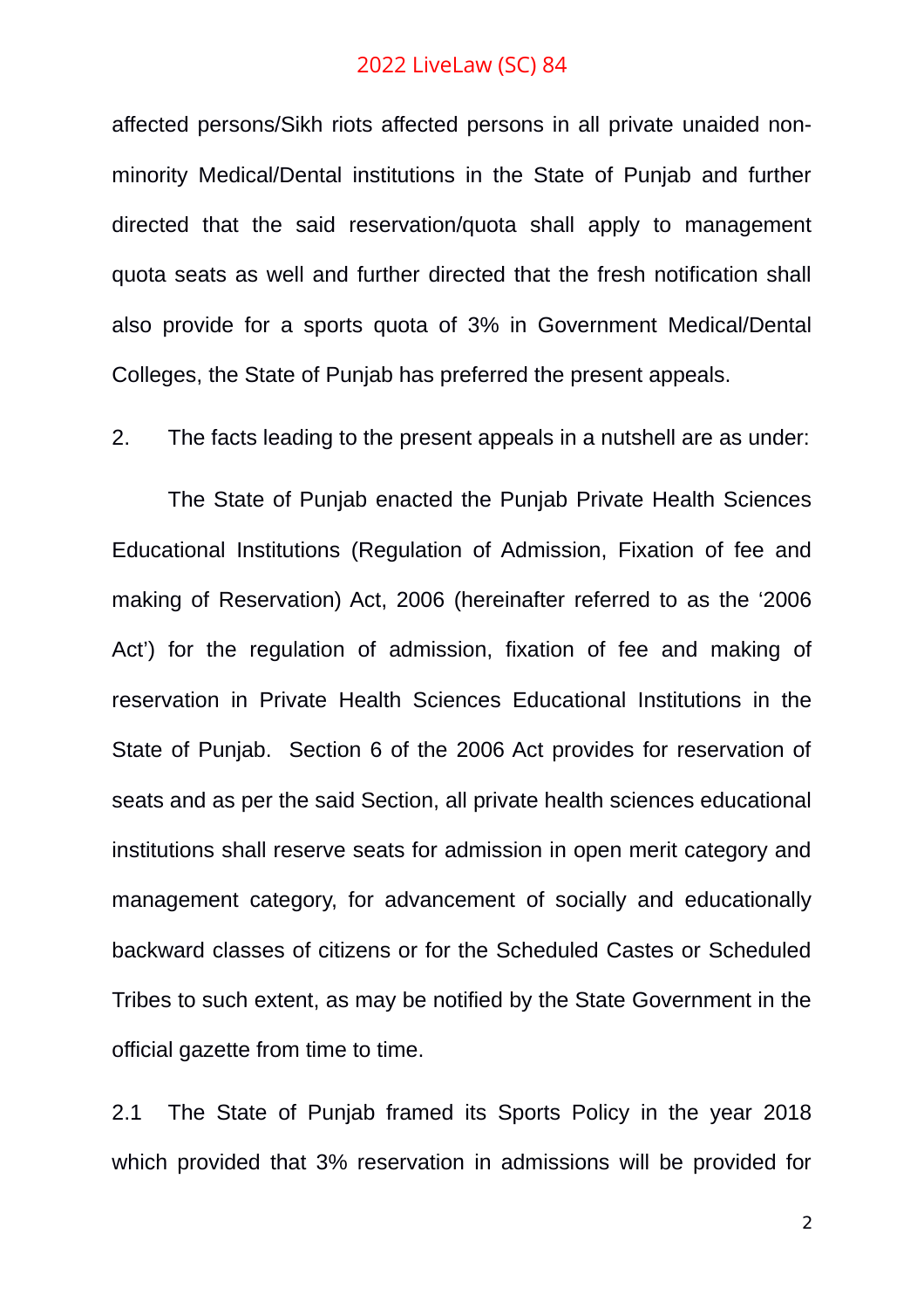graded sports persons. Clause 10 of the said policy also provided that the said Sports Policy shall prevail on all the Departments and Organizations of Government of Punjab, however, if any other department wishes to have specific policy, it will be finalised in consultation with the Department of Sports. It appears that by order dated 25.07.2019, a conscious decision was taken by the Government of Punjab to provide 1% reservation for sports persons. The said order was passed taking into consideration Clause 10 of the Sporty Policy, 2018.

2.2 For the academic year 2018-19, the State Government issued notification dated 6.2.2018 for admission in Medical/Dental Colleges. Clause 16 of the said notification provided for reservation in Government Medical/Dental Colleges and Clause 17 provided for admission to private institutes. However, it appears that though 1% seats were reserved for sports persons and the children/grand children of terrorist affected persons so far as the State quota seats in Government Institutions are concerned, similar reservation was not provided for admission to private institutes even with respect to government quota seats in the private institutes.

2.3 A bunch of writ petitions were filed before the High Court for quashing Clause 17 of notification dated 6.2.2018 to the extent of not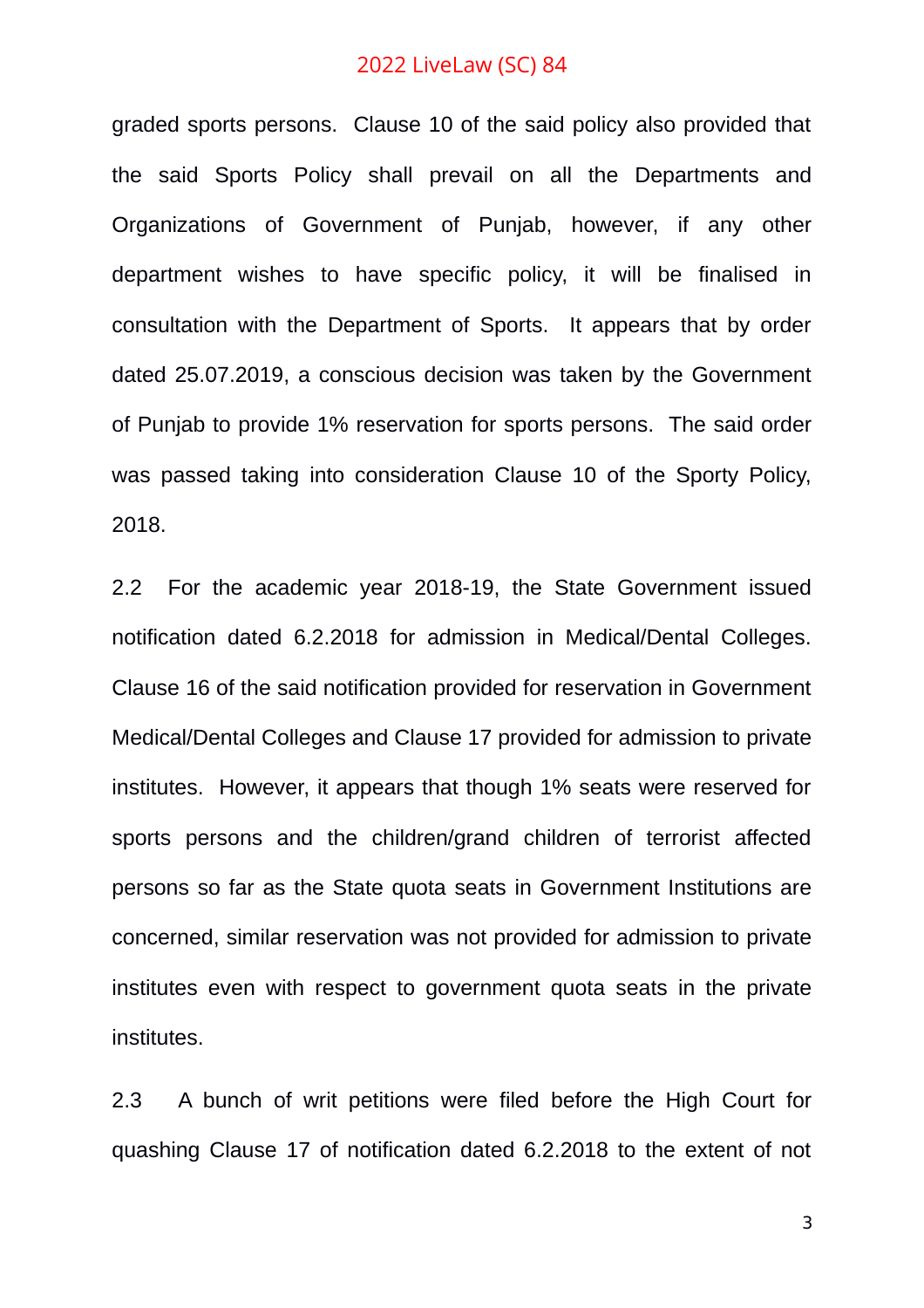providing the reservation for sports persons and children/grand children of terrorist affected persons in the private institutes which as such were provided for the State quota seats in government institutions.

2.4 By judgment and order dated 23.08.2018, the High Court allowed the said writ petitions partially and declared that reservation that is applicable to Government institutes shall extend to the private institutes as well. The judgment and order passed by the High Court in the case of *Bani Suri and others* was challenged before this Court by way of a special leave petition (civil) no.28491/2018 and this Court vide order dated 12.11.2018 dismissed the said special leave petition by specifically observing that the order passed by the High Court shall not be treated as a precedent in any other case.

2.5 Subsequently, for the academic year 2019-20, the State Government issued a notification dated 6.6.2019, which subsequently came to be modified vide corrigendum dated 11.07.2019. Clauses 15 & 16 provided for reservation in Government Medical/Dental Colleges as well as admission to private institutes respectively. Clause 15 provided for 1% reservation for sports persons; 1% reservation for children/grand children of terrorist affected persons and 1% reservation for children/grand children of Sikh riot affected persons in the State quota seats in government institutions. Clause 16 provided for 1% reservation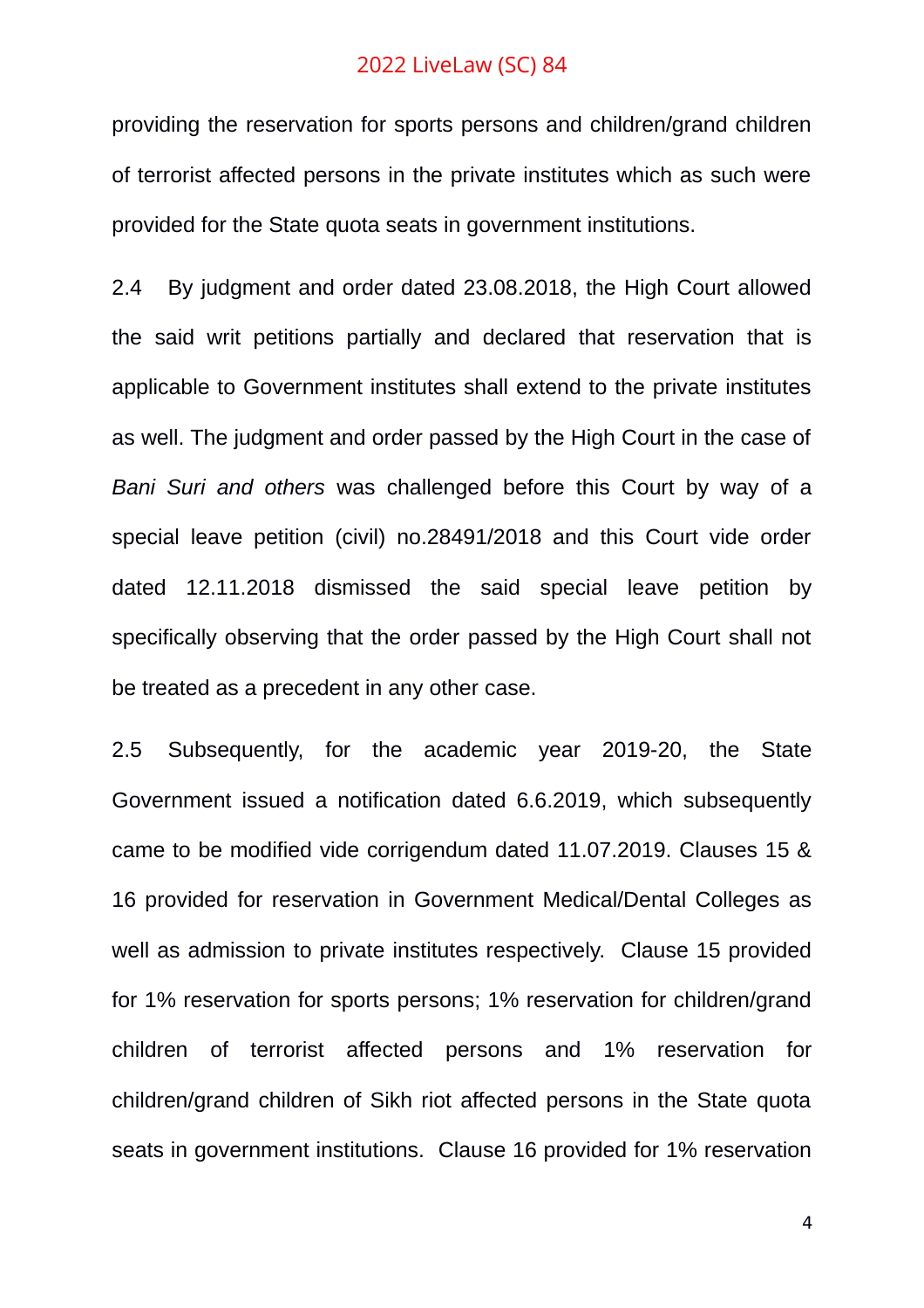for sports persons, children/grand children of terrorist affected persons, children/grand children of Sikh riot affected persons and 1% for wards of defence personnel so far as the State quota seats in private institutions are concerned. However, no such reservation was provided for the management quota seats.

2.6 A bunch of writ petitions came to be filed before the High Court for the academic year 2019-20 challenging the notification for (i) not providing reservation for sports persons, children/grand children of terrorist affected persons and children/grand children of Sikh riot affected persons insofar as the management quota seats in private institutes are concerned; and (ii) for providing 1% reservation for sports persons insofar as the government Medical/Dental Colleges as well as the private institutes, instead of 3% reservation for sports persons. By the impugned judgment and order, the High Court has allowed the said writ petitions and issued the following directions:

(a) The State is directed to issue a fresh notification providing for 1% reservation/quota for children/grand children of terrorist affected persons/Sikh riot affected persons in all private unaided non-minority Medical/Dental Institutions in the State of Punjab. This reservation/quota shall apply to management quota seats as well.

(b) The notification shall also provide for a sports quota of 3% in Government Medical/Dental Colleges.

(c) While determining inter se merit of candidates possessing the same sports gradation, only the NEET score shall be considered.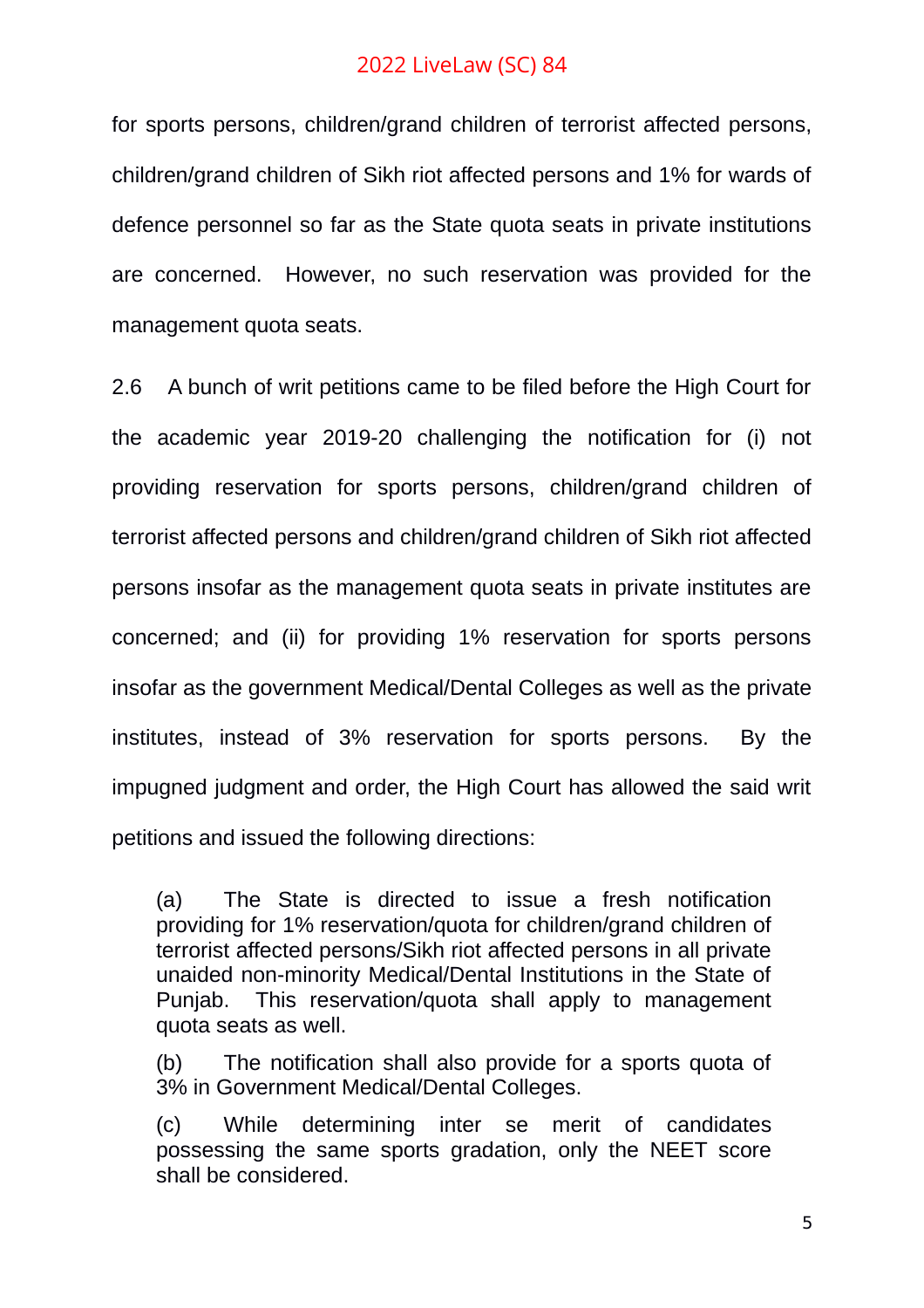(d) Implementation of the 10% quota for economically weaker sections and the calculation thereof by the State of Punjab is upheld.

2.7 Feeling aggrieved and dissatisfied with the impugned common judgment and order passed by the High Court in issuing the aforesaid directions, more particularly directing the State to issue a fresh notification providing for reservation/quota for sports persons, children/grand children of terrorist affected persons/Sikh riot affected persons in all private unaided non-minority Medical/Dental Institutions in the State and directing to provide for a sports quota of 3% (instead of 1% as fixed by the State Government) in Government Medical/Dental Colleges, the State has preferred the present appeals.

3. We have heard Ms. Meenakshi Arora, learned Senior Advocate appearing for the State of Punjab and Shri P.S. Patwalia, learned Senior Advocate appearing on behalf of the original writ petitioners.

3.1 Number of submissions have been made by Ms. Meenakshi Arora, learned Senior Advocate appearing on behalf of the State on the High Court issuing a writ of mandamus directing the State to provide for reservation/quota for sports persons, children/grand children of terrorist affected persons/Sikh riot affected persons in all private unaided nonminority Medical/Dental institutions in the State.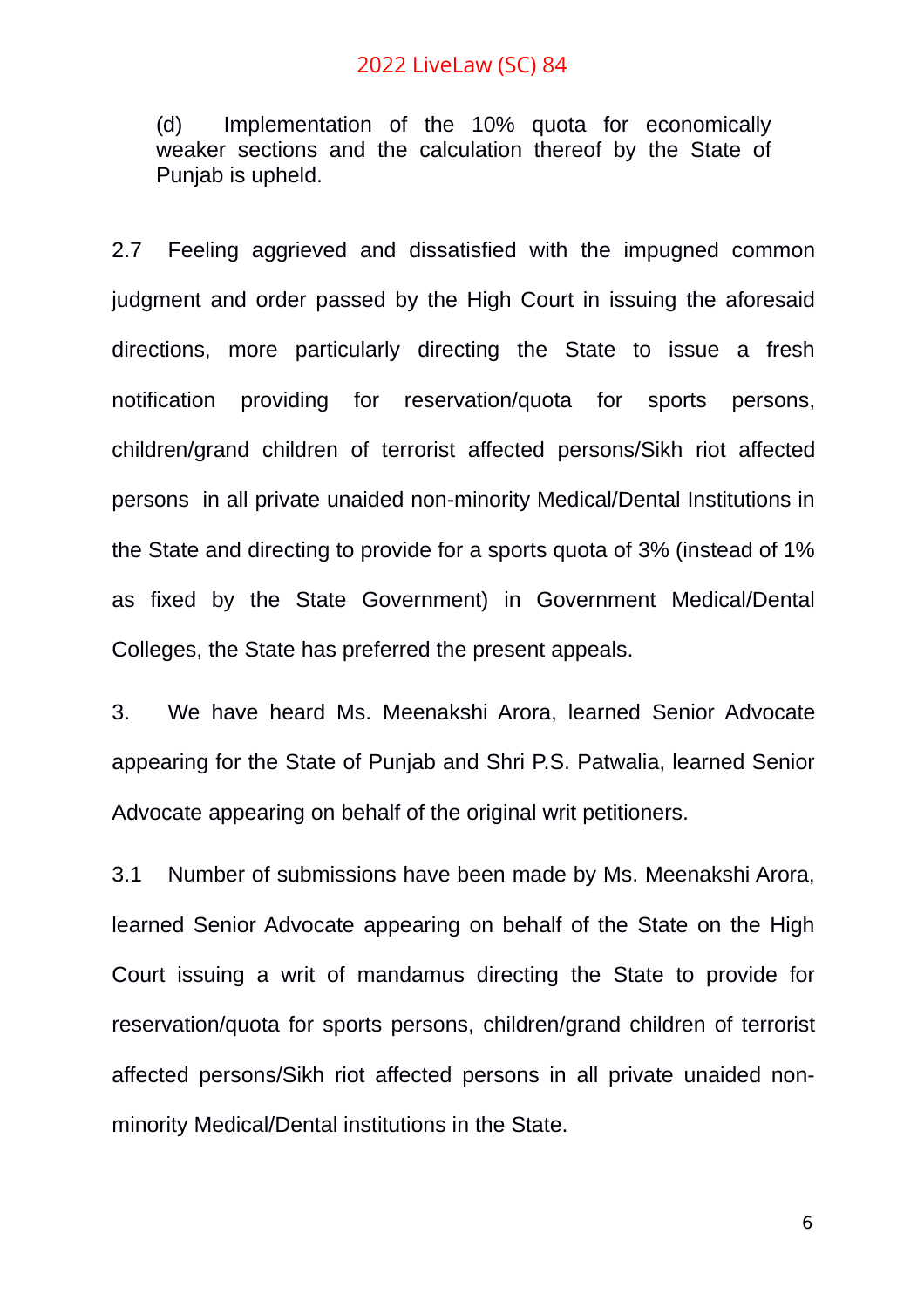3.2 It is vehemently submitted that no writ of mandamus can be issued by the High Court directing the State to provide for reservation for the particular class or category and it should be left to the wisdom of the State Government. It is also the case on behalf of the State that Article 15(5) of the Constitution of India is an enabling provision and it is ultimately for the State to provide for reservation for a particular class/category and no State can be compelled and/or no writ of mandamus can be issued directing the State to provide for reservation for a particular class or category. In support of her submission, learned senior counsel has heavily relied upon the following decisions of this Court:

(i) *Gulshan Prakash (Dr.) and others v. State of Haryana and others, reported in (2010) 1 SCC 477 (para 27);*

(ii) *Chairman and Managing Director, Central Bank of India and others v. Central Bank of India SC/ST Employees Welfare Association and others, reported in (2015) 12 SCC 308 (para 26);*

(iii) *Suresh Chand Gautam v. State of Uttar Pradesh and others, reported in (2016) 11 SCC 113 (para 49); and*

(iv) *Mukesh Kumar and another v. State of Uttarakhand and others, reported in (2020) 3 SCC 1 (paras 18 & 19)*

3.3 Ms. Meenakshi Arora, learned senior counsel appearing on behalf of the State of Punjab has further submitted that even a writ of mandamus issued by the High Court directing the State to provide 3% reservation/quota for sports persons is also unsustainable. It is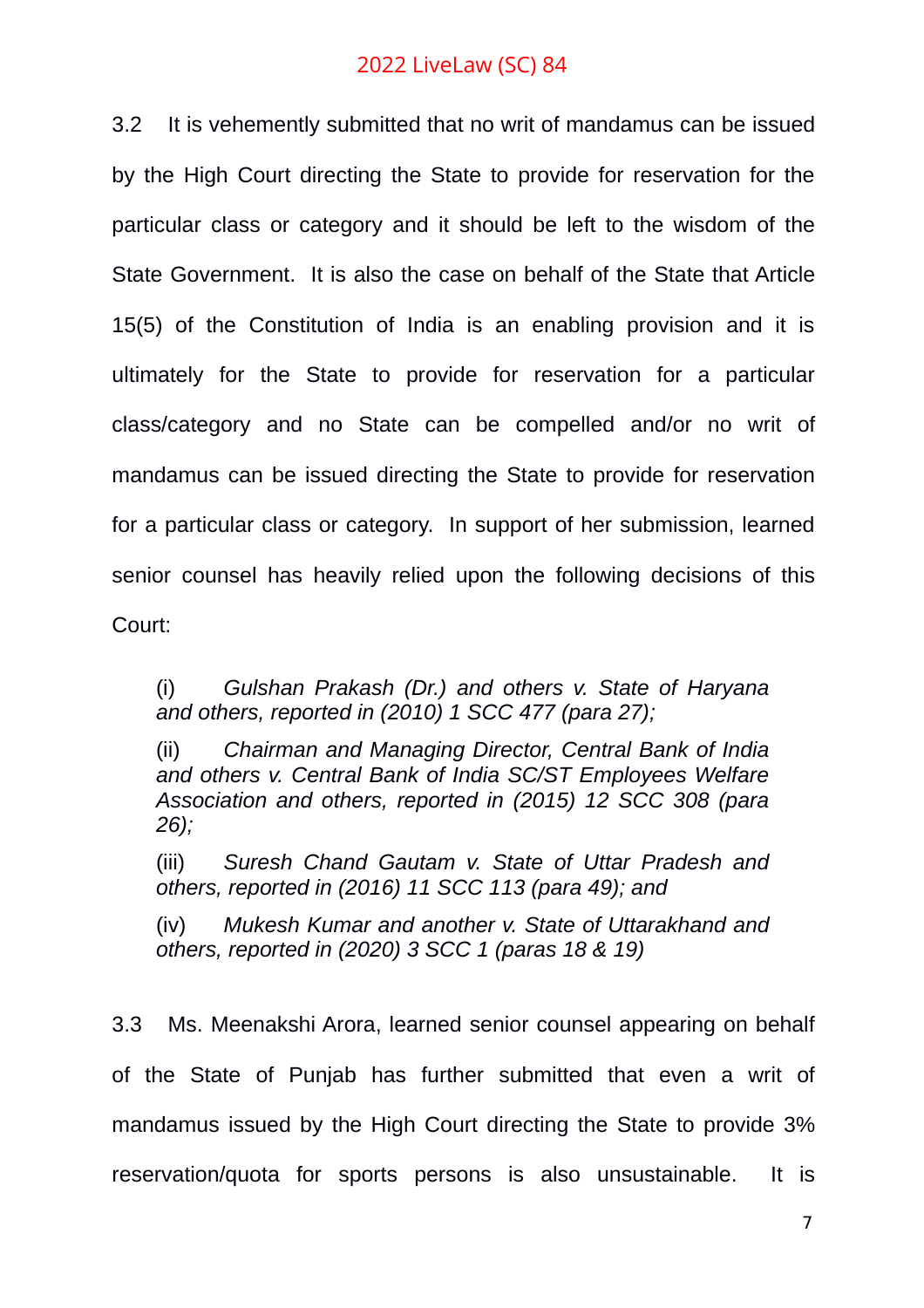submitted that a conscious policy decision was taken by the State Government to provide only 1% reservation/quota for sports persons. It is submitted that it is ultimately for the State Government considering the facts situation in the State to provide the reservation/quota and what percentage of reservation/quota should be there should be left to the concerned State Government. In support of her above submission, she has also relied upon the aforesaid decisions.

4. Shri P.S. Patwalia, learned Senior Advocate appearing on behalf of the original writ petitioners has submitted that the notification under challenge before the High Court was for academic year 2019-20 and pursuant to the interim order passed by this Court, admissions have been given implementing the impugned judgment and order passed by the High Court, except providing reservation to the extent of 3% for sports persons.

4.1 It is further submitted that thereafter a fresh notification has been issued for the academic year 2021-22 in which the State has provided the reservation for sports persons, children/grand children of terrorist affected persons and Sikh riot affected persons to an extent of 1% each with respect to the private institutes also. It is therefore submitted that as such the issue in the present case has become academic. Therefore, it is prayed to dispose of the appeals by keeping the question of law open.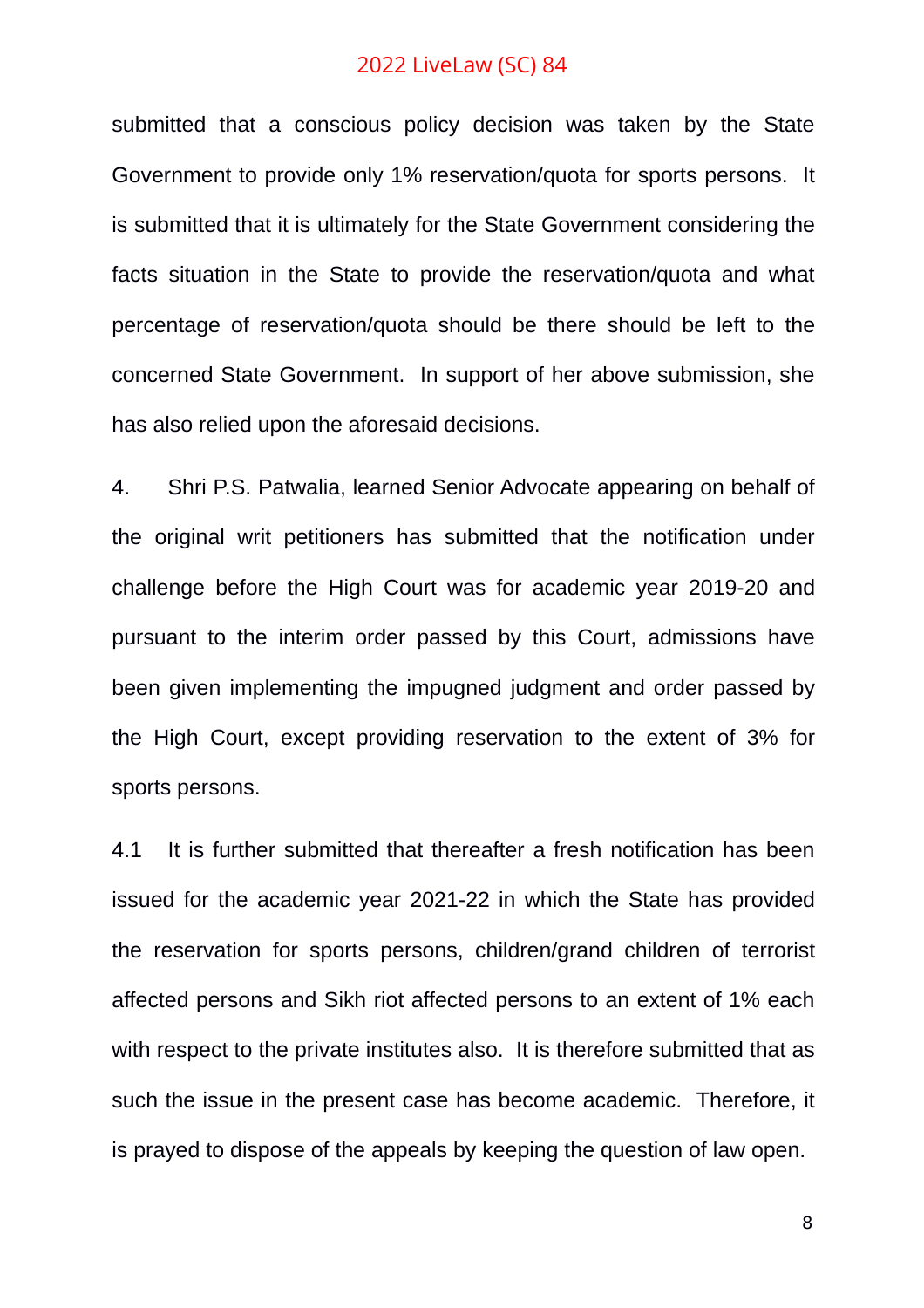4.2 Now so far as the direction issued by the High Court directing the State to provide 3% reservation/quota for sports persons in Government Medical/Dental Colleges is concerned, Mr. Patwalia, learned Senior Counsel has tried to support the same by submitting that when Sports Policy, 2018 provided for 3% reservation for sports persons in admissions in all government and private higher educational institutions and universities including those of medical and technical education, located in the State of Punjab, there was no reason for the State to deviate from the same and provide for only 1% reservation/quota for sports persons. It is therefore submitted that the High Court has rightly directed to provide 3% reservation /quota for sports persons considering the Sports Policy, 2018.

5. We have heard the learned senior counsel for the respective parties at length.

By the impugned judgment and order, the High Court has directed to provide for reservation/quota to sports persons, children/grand children of terrorist affected persons/Sikh riot affected persons for admissions in the private institutes and more particularly the management quota in the private institutes. The High Court has also further directed to provide for 3% reservation/quota for sports persons in all Government Medical/Dental Colleges.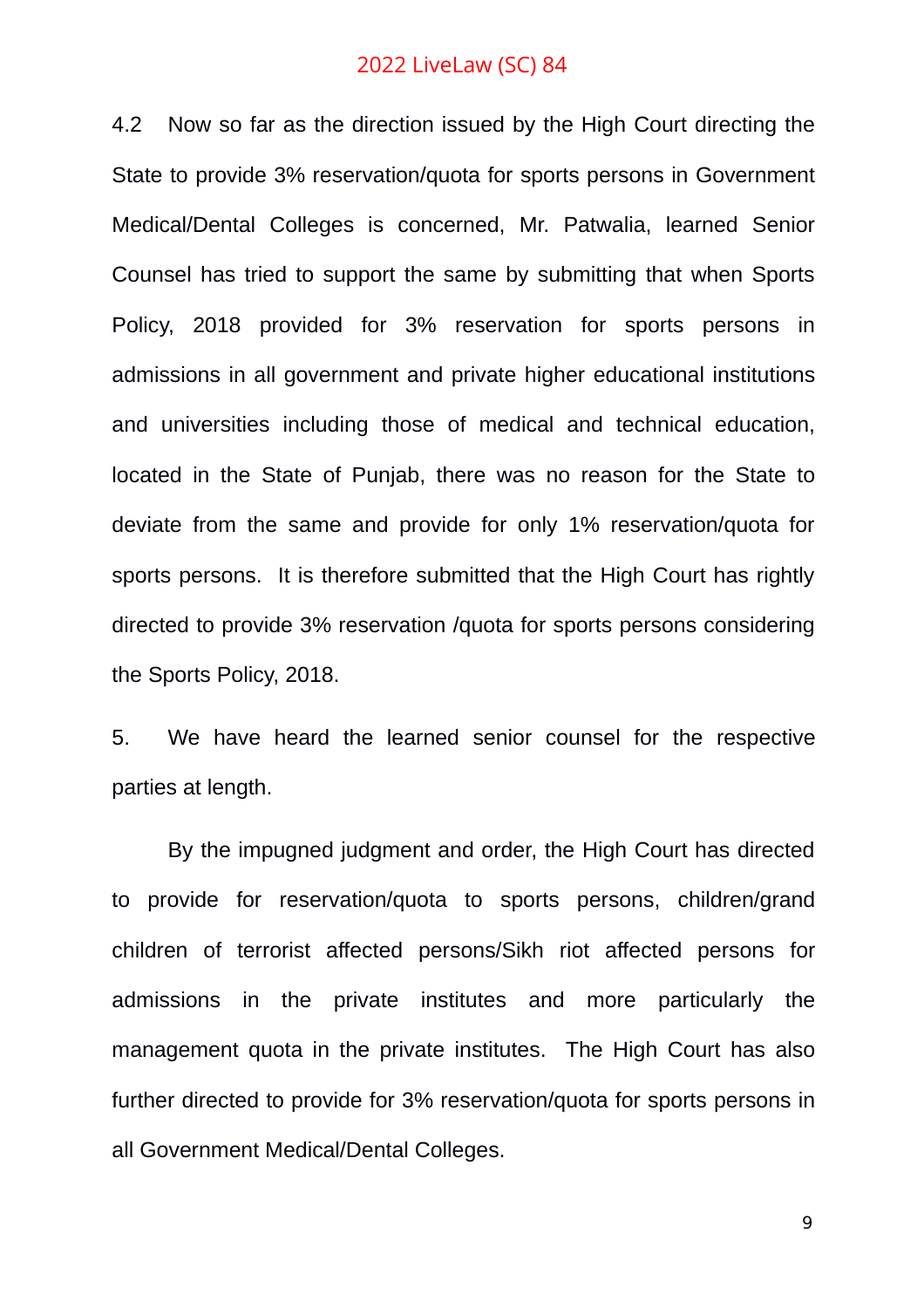6. Now so far as the directions issued by the High Court directing to provide for 1% reservation/quota for children/grand children of terrorist affected persons/Sikh riot affected persons and sports persons in all private unaided non-minority Medical/Dental institutions in the State is concerned, at the outset, it is required to be noted that the said issue has become academic, firstly on the ground that the issue before the High Court and even before this Court was/is for the academic year 2019-20. Pursuant to the interim order passed by this Court, admissions for the academic year 2019-20 are already given as per the judgment of the High Court except providing 3% reservation/quota for sports persons and applying 1% reservation. This Court, vide order dated 27.08.2019, passed the following interim order:

"Heard Mr. K.K. Venugopal, learned Attorney General appearing on behalf of the petitioners as well as Mr. P.S. Patwalia, learned senior counsel appearing on behalf of respondent No.4. Issue fresh notice to the unrepresented/unserved respondents. After hearing the matters at some length, we deem it appropriate to have final hearing in the matter as main question arises with regard to validity of classification made as to Government seats and institutions seats for the purpose of reservation in question. Fact remains other reservations have been applied to all seats in private institutions. However, after hearing the learned counsel for the parties and considering the decisions in "T.M.A.Pai Foundation & Ors. Versus State of Karnataka & Ors.", (2002)8 SCC 481 and "Gulshan Prakash (DR.) & Ors. Versus State of Haryana & Ors.", (2010) 1 SCC 477, without expressing any opinion on merits, we are of the view that there shall not be a blanket stay on the order passed by the High Court. However, the High Court has enhanced the sports quota from 1% to 3%. That cannot be said to be appropriate as the Government has notified only 1% sports quota on horizontal business. The part of the impugned order with respect to enhancing quota from 1% to 3% shall remain stayed till the final decision by this Court. With respect to remaining part there shall be no stay. 3 Counseling to take place by 7th September, 2019. Only 1%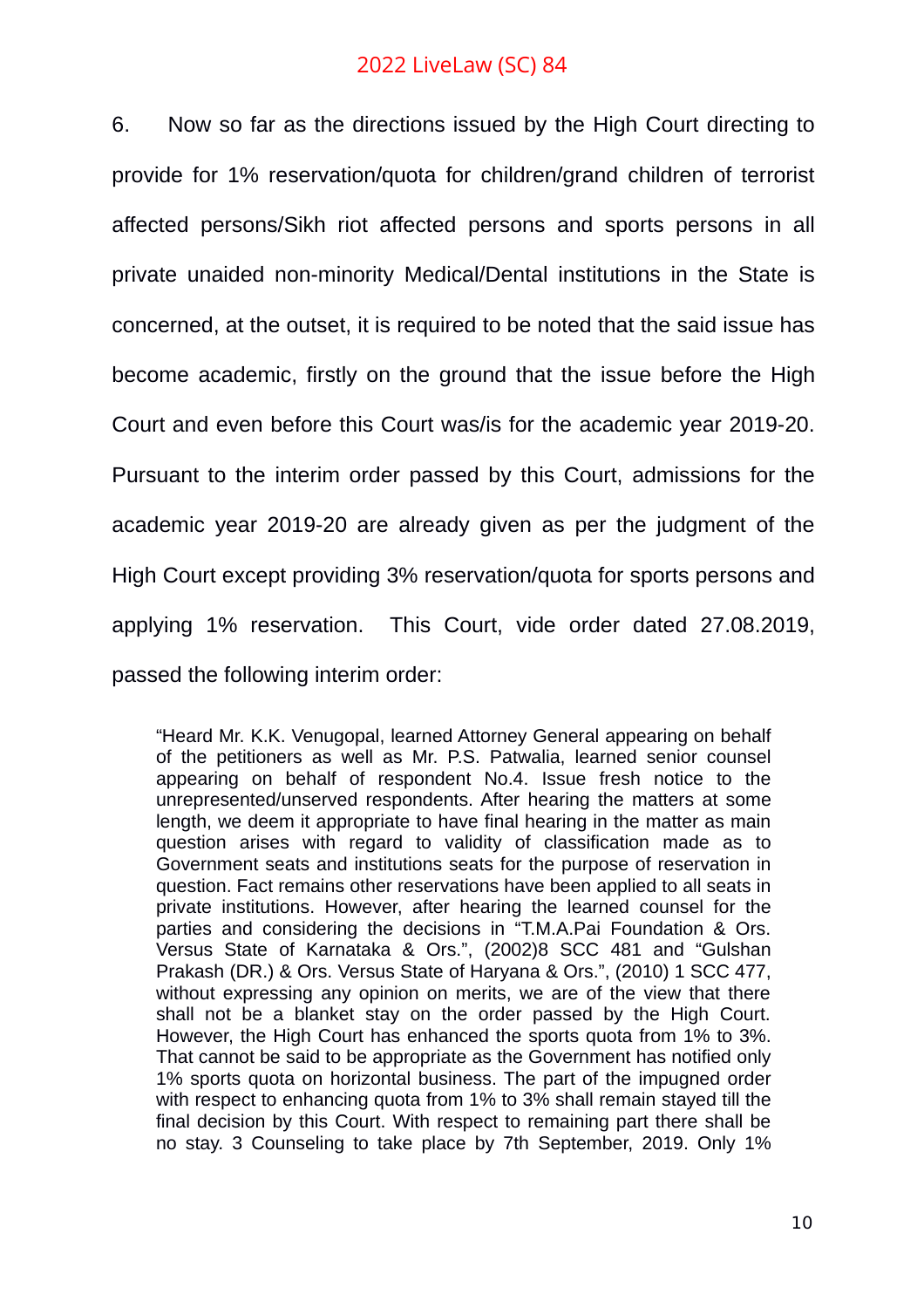reservation be implemented with respect to sports quota. Counseling be held as per order passed by the High Court with other aspects."

6.1 Secondly, the State has now already provided the reservation/quota for sports persons, children/grand children of terrorist affected persons/Sikh riot affected persons even with respect to admissions in the private institutes for the academic year 2021-22. Therefore, the first issue, whether the High Court was right in issuing directions directing the State to issue a fresh notification providing for 1% reservation/quota for children/grand children of terrorist affected persons/Sikh riot affected persons in all private unaided non-minority Medical/Dental institutions in the State of Punjab including the management quota seats has become academic and therefore we dispose of the present appeals keeping the question of law open. As the admissions are given for the academic year 2019-20 pursuant to the interim order passed by this Court, we direct that the said admission shall not be disturbed/affected. However, it is observed that we have not entered into and/or considered any other dispute including whether the admissions are made on the basis of merit or not. If anybody has any individual grievance, in that case, it will be open for the aggrieved person to take recourse to law.

7. Now so far as the directions issued by the High Court directing the State to provide for 3% reservation/quota for sports persons, instead of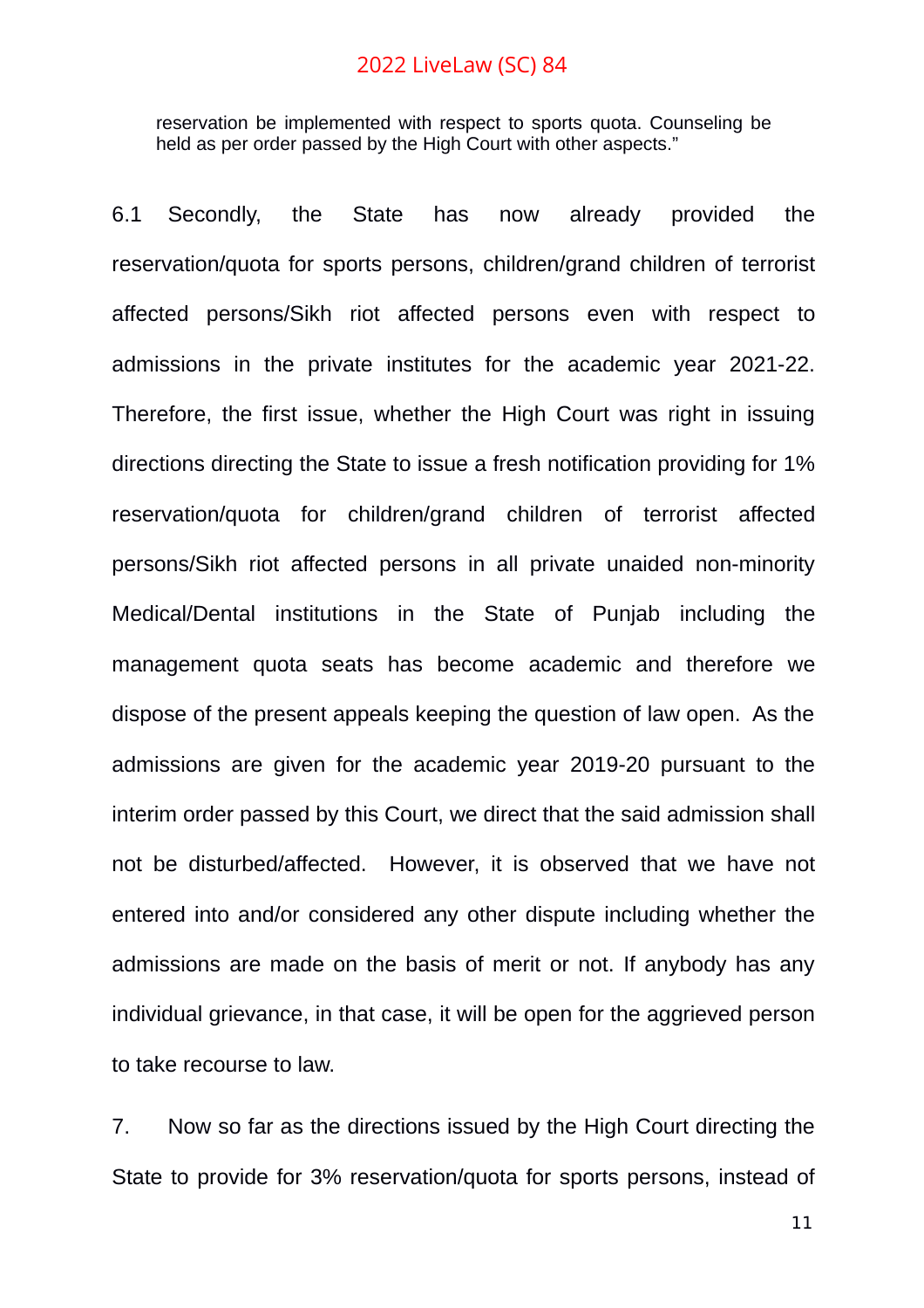1% provided by the State is concerned, it appears from the impugned judgment and order passed by the High Court that it has issued the said direction considering the Sports Policy, 2018. It is true that as per clause 8.11(v), 3% reservation for sports persons has been provided. However, it is to be noted that clause 10 permits/allows any other department to have specific policy providing for reservation for sports persons other than 3%. As observed hereinabove, thereafter the State Government has issued an order dated 25.07.2019 providing for 1% reservation/quota for sports persons. The said order has been issued and 1% reservation/quota for sports persons is provided after taking into consideration the Sports Policy, 2018. Therefore, a conscious policy decision has been taken by the State Government to provide for only 1% reservation/quota for sports persons. Therefore, the question posed for the consideration of this Court is, whether the State Government's action taking a policy decision to prescribe a particular percentage of reservation/quota for a particular category of persons, can be interfered with by issuance of a writ of mandamus, directing the State Government to provide for a particular percentage of reservation for a particular category of persons other than what has been provided in the policy decision taken by the State Government.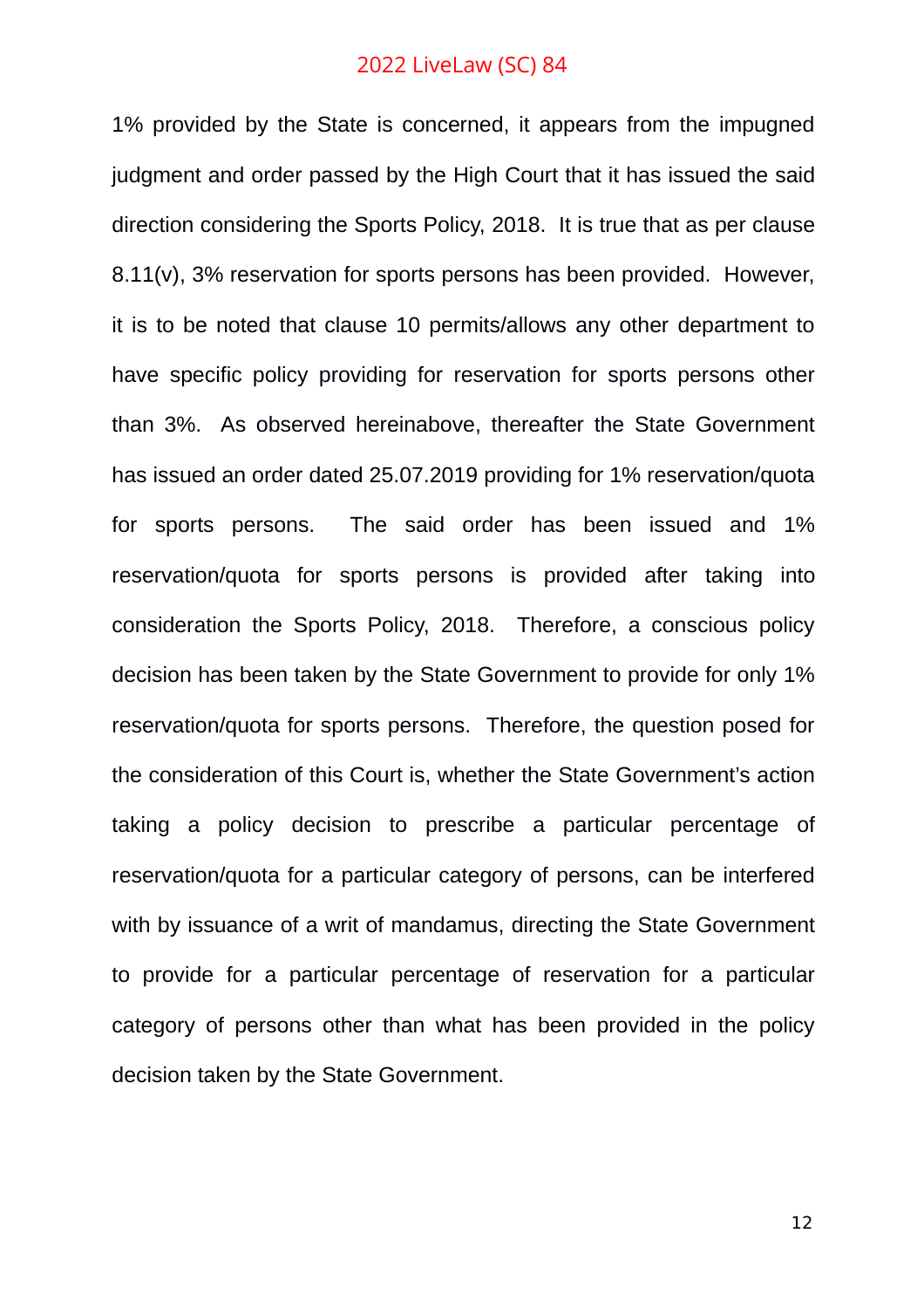8. While answering the aforesaid issue, few decisions of this Court referred to hereinabove are required to be discussed.

a) In the case of *Gulshan Prakash (supra)*, it was observed by this Court that there cannot be any mandamus by the Court to provide for a reservation for a particular community. In the case before this Court, the State of Haryana did not provide any reservation for SC/ST/backward community at the postgraduate level. A conscious decision was taken by the State of Haryana not to provide for reservation at the postgraduate level. The same was challenged and to that this Court has observed that there cannot be any mandamus by the Court as claimed. In the aforesaid decision, it was further observed and held that Article 15(4) of the Constitution is an enabling provision and the State Government is the best Judge to grant reservation for SC/ST/backward categories at postgraduate level. Any policy and the decision of the State not to make any provision for reservation at postgraduate level suffers from no infirmity. It was further observed that every State can take its own decision with regard to reservation depending on various factors. At this stage, it is to be noted that it was also submitted before this Court that since the Government has decided to grant reservation for SC/ST/backward class communities in admission at MBBS level,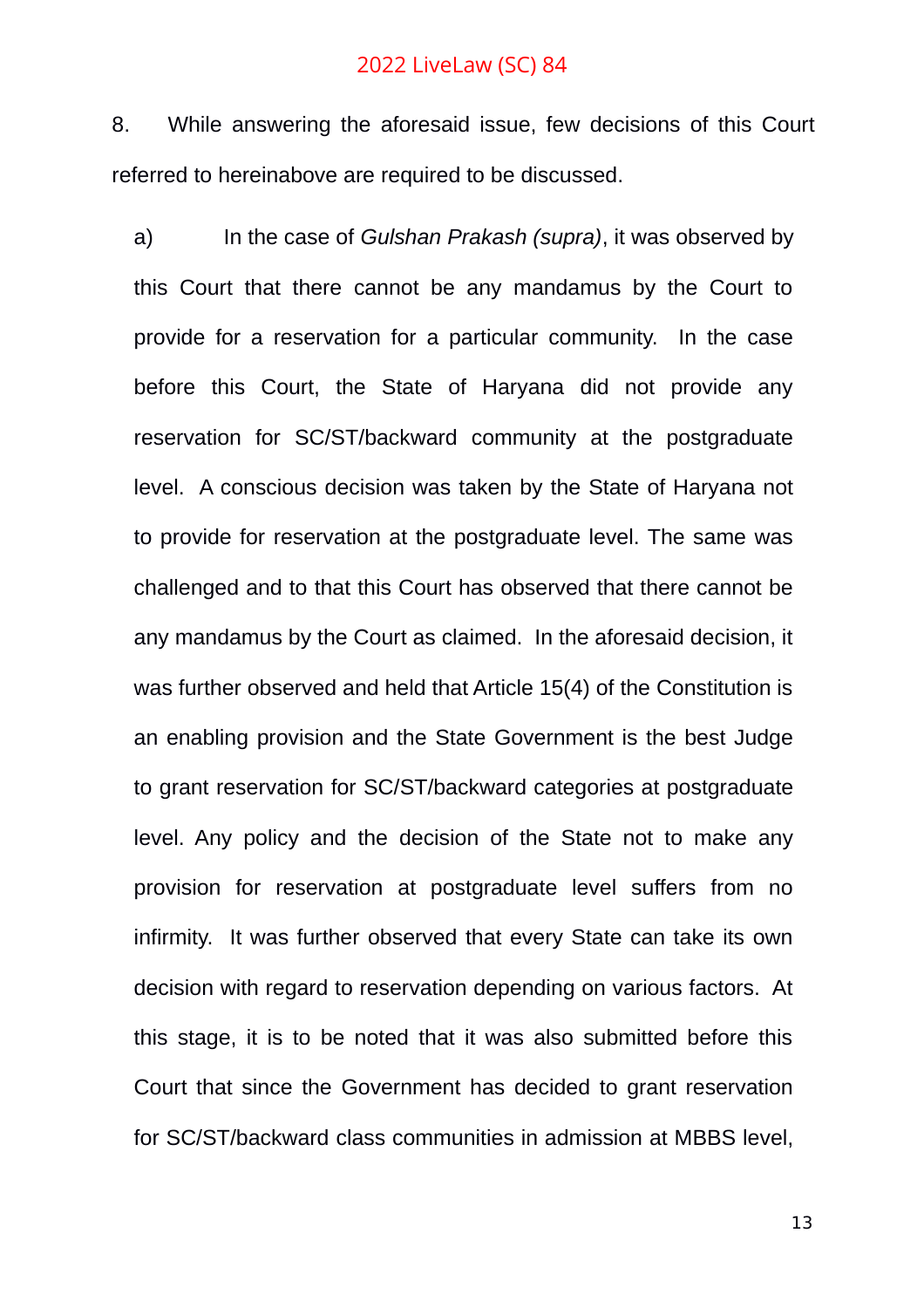i.e., undergraduate level and therefore the State has to provide for reservation at postgraduate level also. To that, this Court observed that since the Government had decided to grant reservation for SC/ST/backward categories in admission at MBBS level, i.e., undergraduate level, it does not mean that it is bound to grant reservation at the postgraduate level also.

b) In the case of *Central Bank of India SC/ST Employees Welfare Association and others (supra)*, while considering the issue of providing reservation in favour of SC/ST category persons in the promotion and when Articles 15 & 16 of the Constitution of India were pressed into service, this Court observed and held that though Articles 15 & 16 empower the State to take an affirmative action in favour of the SC/ST category persons by making reservations for them in the employment of the Union or the State, they are only enabling provisions which permit the State to make provision for reservation of these category of persons. It was further observed that insofar as making of provisions for reservation in matters of promotion to any class/classes of post is concerned, such a provision can be made in favour of SC/ST category employees if in the opinion of the State they are not adequately represented in services under the State. It is observed that therefore power lies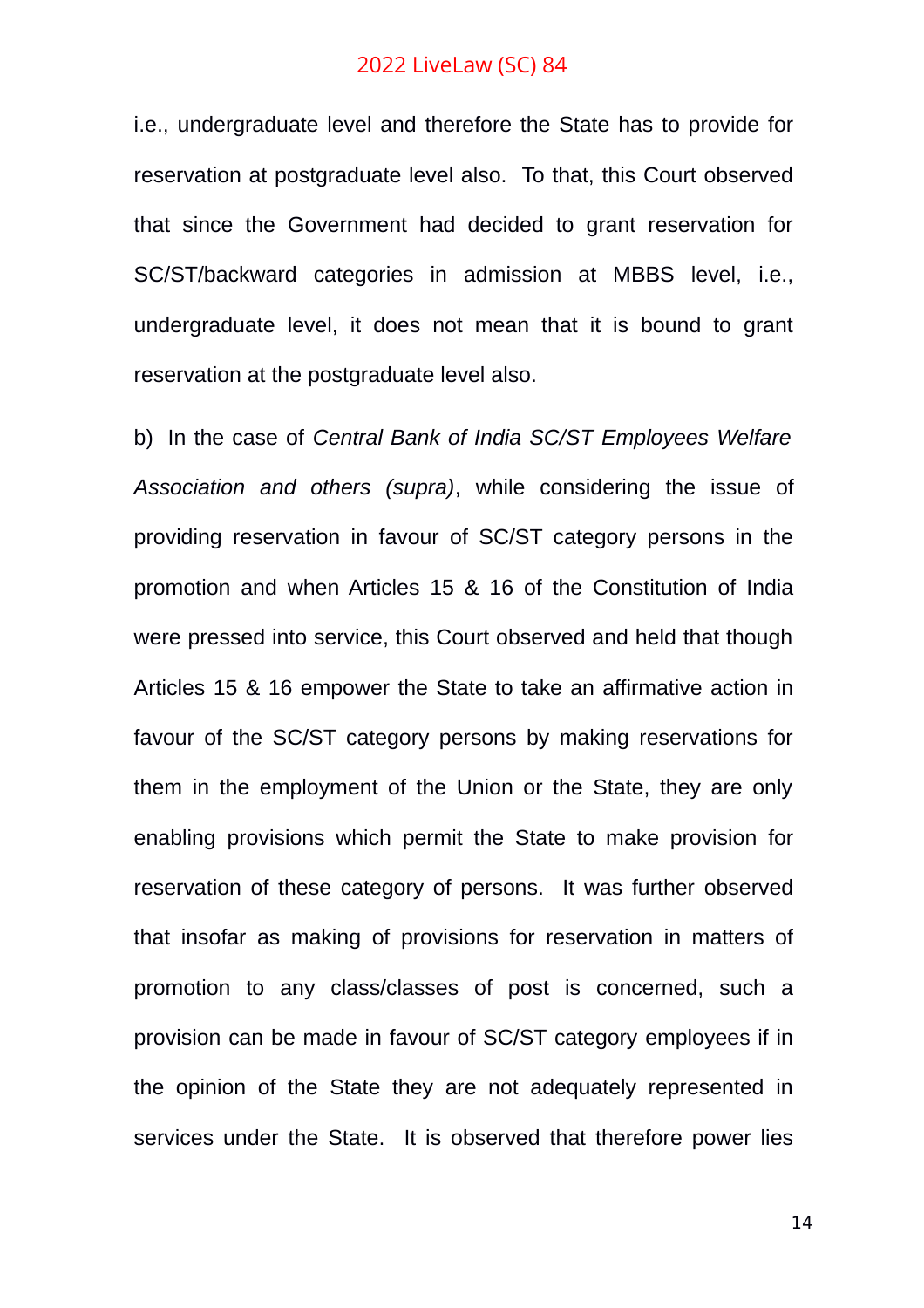with the State to make a provision but, at the same time, Courts

cannot issue any mandamus to the State to necessarily make such

a provision. In paragraph 26, it was observed and held as under:

"**26.** In the first instance, we make it clear that there is no dispute about the constitutional position envisaged in Articles 15 and 16, insofar as these provisions empower the State to take affirmative action in favour of SC/ST category persons by making reservations for them in the employment in the Union or the State (or for that matter, public sector/authorities which are treated as State under Article 12 of the Constitution). The laudable objective underlying these provisions is also to be kept in mind while undertaking any exercise pertaining to the issues touching upon the reservation of such SC/ST employees. Further, such a reservation can not only be made at the entry level but is permissible in the matters of promotions as well. At the same time, it is also to be borne in mind that clauses (4) and (4-A) of Article 16 of the Constitution are only the enabling provisions which permit the State to make provision for reservation of these category of persons. Insofar as making of provisions for reservation in matters of promotion to any class or classes of post is concerned, such a provision can be made in favour of SC/ST category employees if, in the opinion of the State, they are not adequately represented in services under the State. Thus, no doubt, power lies with the State to make a provision, but, at the same time, courts cannot issue any mandamus to the State to necessarily make such a provision. It is for the State to act, in a given situation, and to take such an affirmative action. Of course, whenever there exists such a provision for reservation in the matters of recruitment or the promotion, it would bestow an enforceable right in favour of persons belonging to SC/ST category and on failure on the part of any authority to reserve the posts, while making selections/promotions, the beneficiaries of these provisions can approach the Court to get their rights enforced. What is to be highlighted is that existence of provision for reservation in the matter of selection or promotion, as the case may be, is the sine qua non for seeking mandamus as it is only when such a provision is made by the State, a right shall accrue in favour of SC/ST candidates and not otherwise."

c) In the case of *Suresh Chand Gautam (supra)*, writ petitions were preferred before this Court under Article 32 of the Constitution of India for issuance of a direction in the nature of a mandamus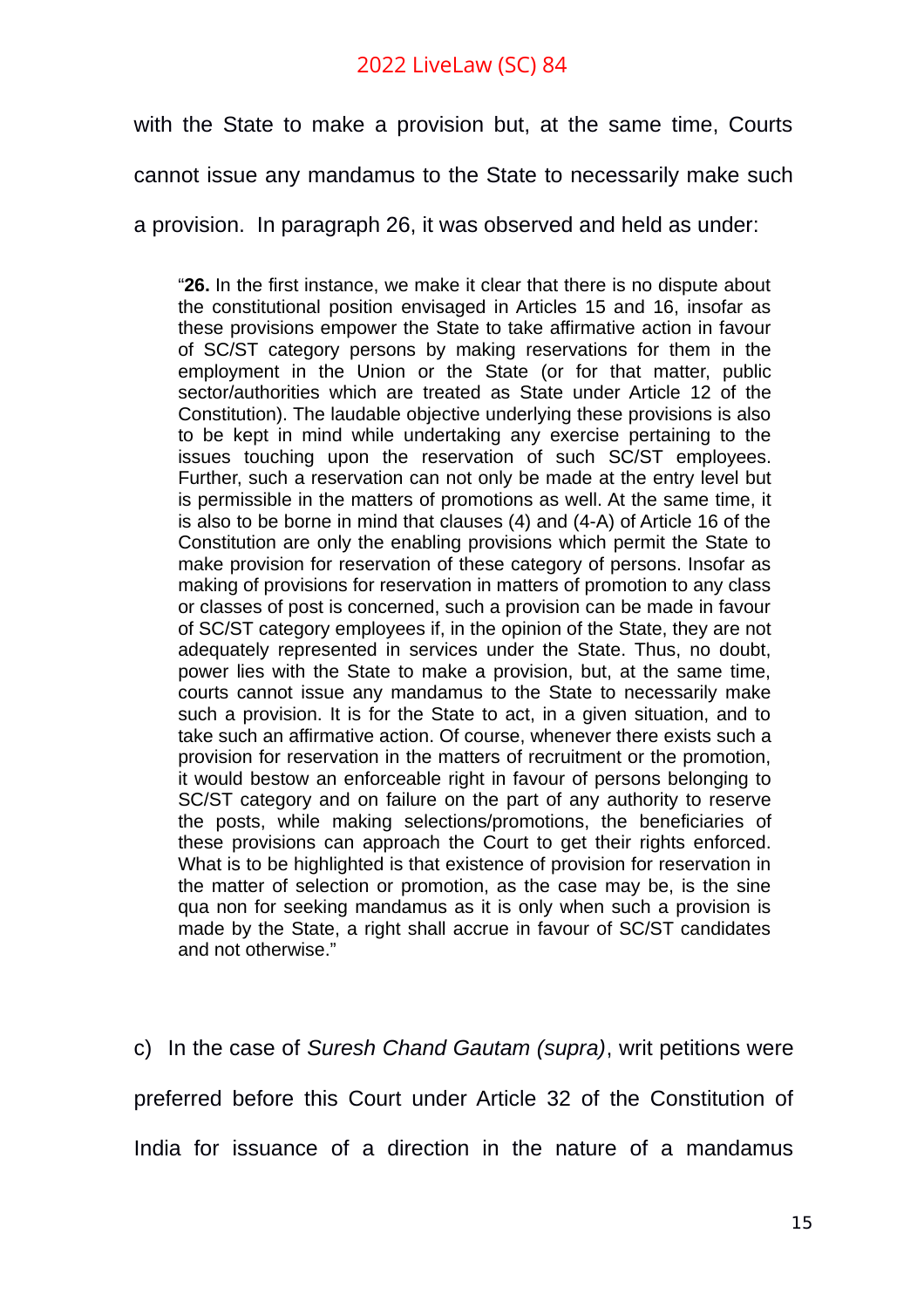commanding the State/States to enforce appropriately the constitutional mandate as contained under the provisions of Article 16(4-A), 16(4-B) and 335 of the Constitution , or in the alternative, directing the respondents to constitute a committee or appoint a commission chaired either by a retired Judge of the High Court or Supreme Court in making survey and collecting necessary qualitative data of the Scheduled Castes and the Scheduled Tribes in the services of the State for granting reservation in promotion in the light of direction given by this Court in *M. Nagaraj v. Union of India, (2006) 8 SCC 212*. Refusing to grant such reliefs in exercise of powers under Article 32 of the Constitution of India and after referring to the decision of this Court in the case of *Census Commr. Vs. R. Krishnamurthy, (2015) 2 SCC 796*, this Court has observed that no writ of mandamus of such a nature can be issued. While refusing to issue a writ of mandamus of such a nature, in paragraph 49, it was observed and held as under:

**"49.** Recently in *Census Commr.* v. *R. Krishnamurthy* [*Census Commr.* v. *R. Krishnamurthy*, (2015) 2 SCC 796 : (2015) 1 SCC (L&S) 589] a three-Judge Bench while dealing with the correctness of the judgment of the High Court wherein the High Court had directed that the Census Department of the Government of India shall take such measures towards conducting the caste-wise census in the country at the earliest and in a time-bound manner, so as to achieve the goal of social justice in its true sense, which is the need of the hour, the court analysing the context opined thus: (SCC p. 806, para 25)

"*25*. Interference with the policy decision and issue of a mandamus to frame a policy in a particular manner are absolutely different. The Act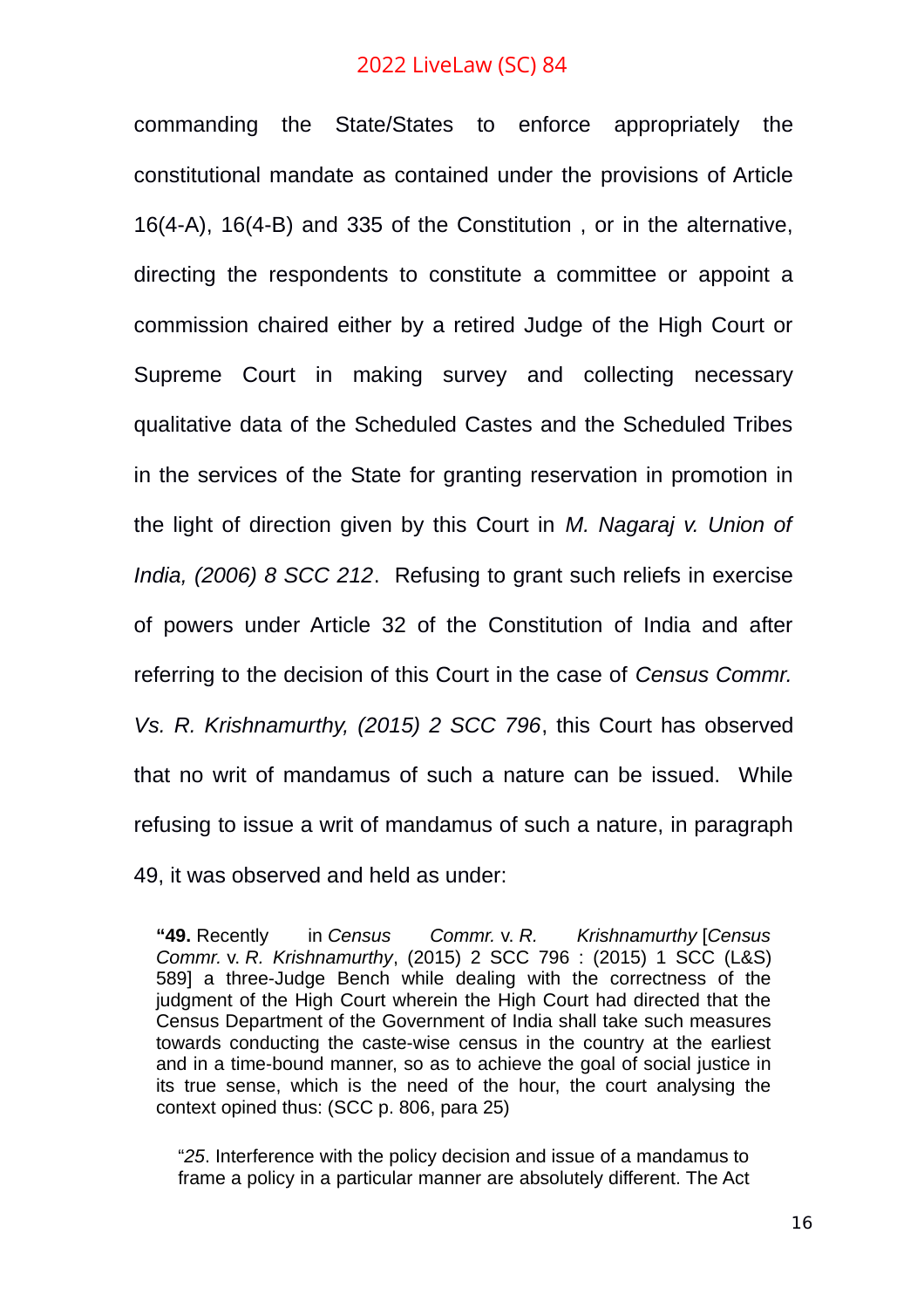has conferred power on the Central Government to issue notification regarding the manner in which the census has to be carried out and the Central Government has issued notifications, and the competent authority has issued directions. It is not within the domain of the court to legislate. The courts do interpret the law and, in such interpretation, certain creative process is involved. The courts have the jurisdiction to declare the law as unconstitutional. That too, where it is called for. The court may also fill up the gaps in certain spheres applying the doctrine of constitutional silence or abeyance. But the courts are not to plunge into policy-making by adding something to the policy by way of issuing a writ of mandamus."

We have referred to the said authority in *Census Commr. case* [*Census Commr.* v. *R. Krishnamurthy*, (2015) 2 SCC 796 : (2015) 1 SCC (L&S) 589] as the Court has clearly held that it neither legislates nor does it issue a mandamus to legislate. The relief in the present case, when appositely appreciated, tantamounts to a prayer for issue of a mandamus to take a step towards framing of a rule or a regulation for the purpose of reservation for the Scheduled Castes and the Scheduled Tribes in matter of promotions. In our considered opinion, a writ of mandamus of such a nature cannot be issued."

d) In the recent decision in the case of *Mukesh Kumar and another (supra)*, again it is reiterated by this Court that no mandamus can be issued by the Court directing the State Government to provide for reservation. It was further observed that even no writ of mandamus can be issued directing the State to collect quantifiable data to justify their action not to provide for reservation. It was observed that even if the under-representation of Scheduled Casts and Scheduled Tribes in public services is brought to the notice of the Court, no mandamus can be issued by the Court to the State Government to provide for reservation. While holding so, in paragraph 18, it was observed and held as under: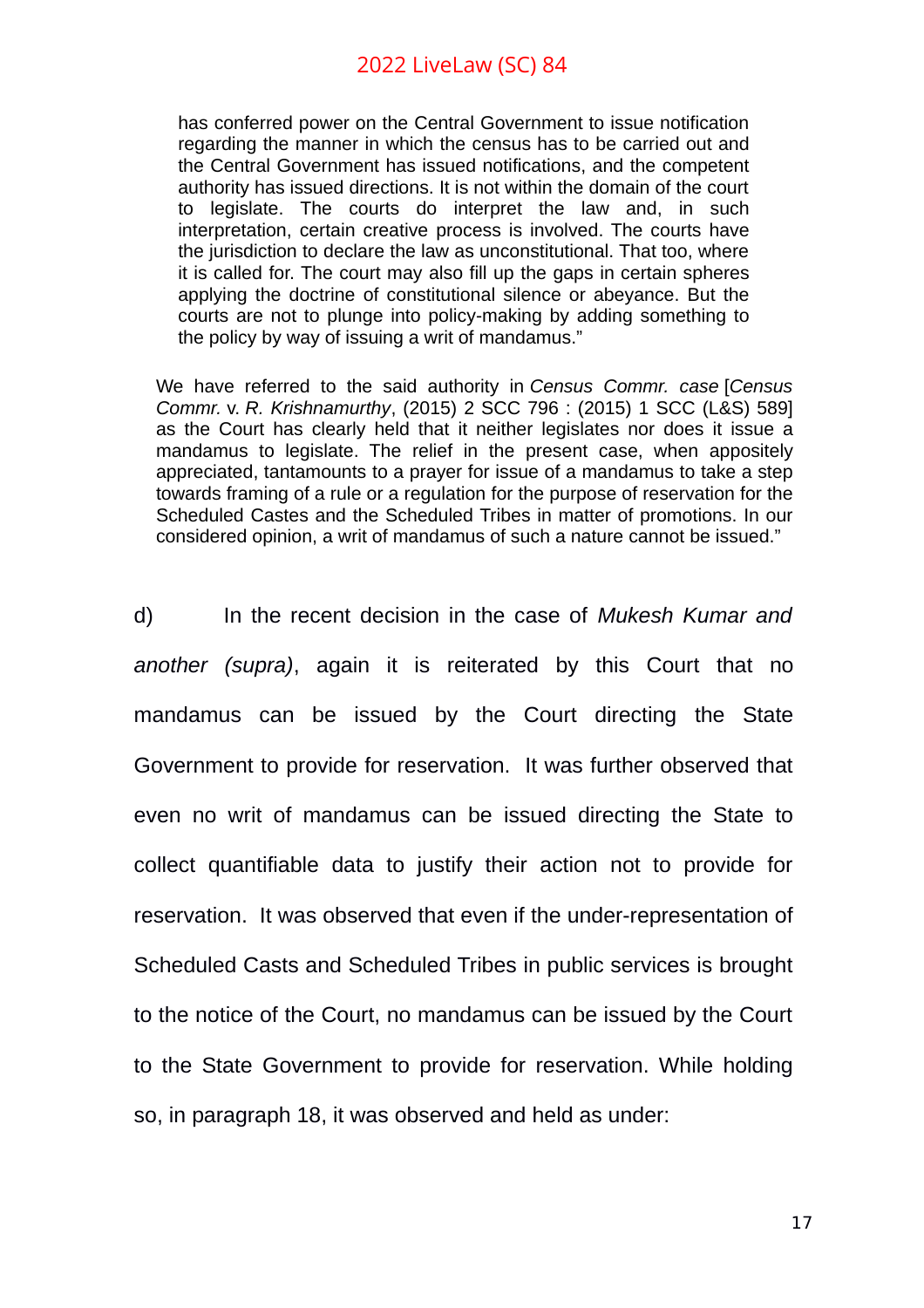"**18.** The direction that was issued to the State Government to collect quantifiable data pertaining to the adequacy or inadequacy of representation of persons belonging to Scheduled Castes and Scheduled Tribes in government services is the subject-matter of challenge in some appeals before us. In view of the law laid down by this Court, there is no doubt that the State Government is not bound to make reservations. There is no fundamental right which inheres in an individual to claim reservation in promotions. No mandamus can be issued by the Court directing the State Government to provide reservations. It is abundantly clear from the judgments of this Court in *Indra Sawhney* [*Indra Sawhney* v. *Union of India*, 1992 Supp (3) SCC 217 : 1992 SCC (L&S) Supp 1] , *Ajit Singh (2)* [*Ajit Singh (2)* v. *State of Punjab*, (1999) 7 SCC 209 : 1999 SCC (L&S) 1239] , *M. Nagaraj* [*M. Nagaraj* v. *Union of India*, (2006) 8 SCC 212 : (2007) 1 SCC (L&S) 1013] and *Jarnail Singh* [*Jarnail Singh* v. *Lachhmi Narain Gupta*, (2018) 10 SCC 396 : (2019) 1 SCC (L&S) 86] that Articles 16(4) and 16(4-A) are enabling provisions and the collection of quantifiable data showing inadequacy of representation of Scheduled Castes and Scheduled Tribes in public service is a *sine qua non* for providing reservations in promotions. The data to be collected by the State Government is only to justify reservation to be made in the matter of appointment or promotion to public posts, according to Articles 16(4) and 16(4-A) of the Constitution. As such, collection of data regarding the inadequate representation of members of the Scheduled Castes and Scheduled Tribes, as noted above, is a prerequisite for providing reservations, and is not required when the State Government decided not to provide reservations. Not being bound to provide reservations in promotions, the State is not required to justify its decision on the basis of quantifiable data, showing that there is adequate representation of members of the Scheduled Castes and Scheduled Tribes in State services. Even if the under-representation of Scheduled Castes and Scheduled Tribes in public services is brought to the notice of this Court, no mandamus can be issued by this Court to the State Government to provide reservation in light of the law laid down by this Court in *C.A. Rajendran* [*C.A. Rajendran* v. *Union of India*, (1968) 1 SCR 721 : AIR 1968 SC 507] and *Suresh Chand Gautam* [*Suresh Chand Gautam* v. *State of U.P.*, (2016) 11 SCC 113 : (2016) 2 SCC (L&S) 291] . Therefore, the direction given by the High Court that the State Government should first collect data regarding the adequacy or inadequacy of representation of Scheduled Castes and Scheduled Tribes in government services on the basis of which the State Government should take a decision whether or not to provide reservation in promotion is contrary to the law laid down by this Court and is accordingly set aside. Yet another direction given by the High Court in its judgment dated 15-7-2019 [*Vinod Kumar* v. *State of Uttarakhand*, WP (S/B) No. 291 of 2019, decided on 15-7-2019 (Utt)] , directing that all future vacancies that are to be filled up by promotion in the posts of Assistant Engineer, should only be from the members of Scheduled Castes and Scheduled Tribes, is wholly unjustifiable and is hence set aside."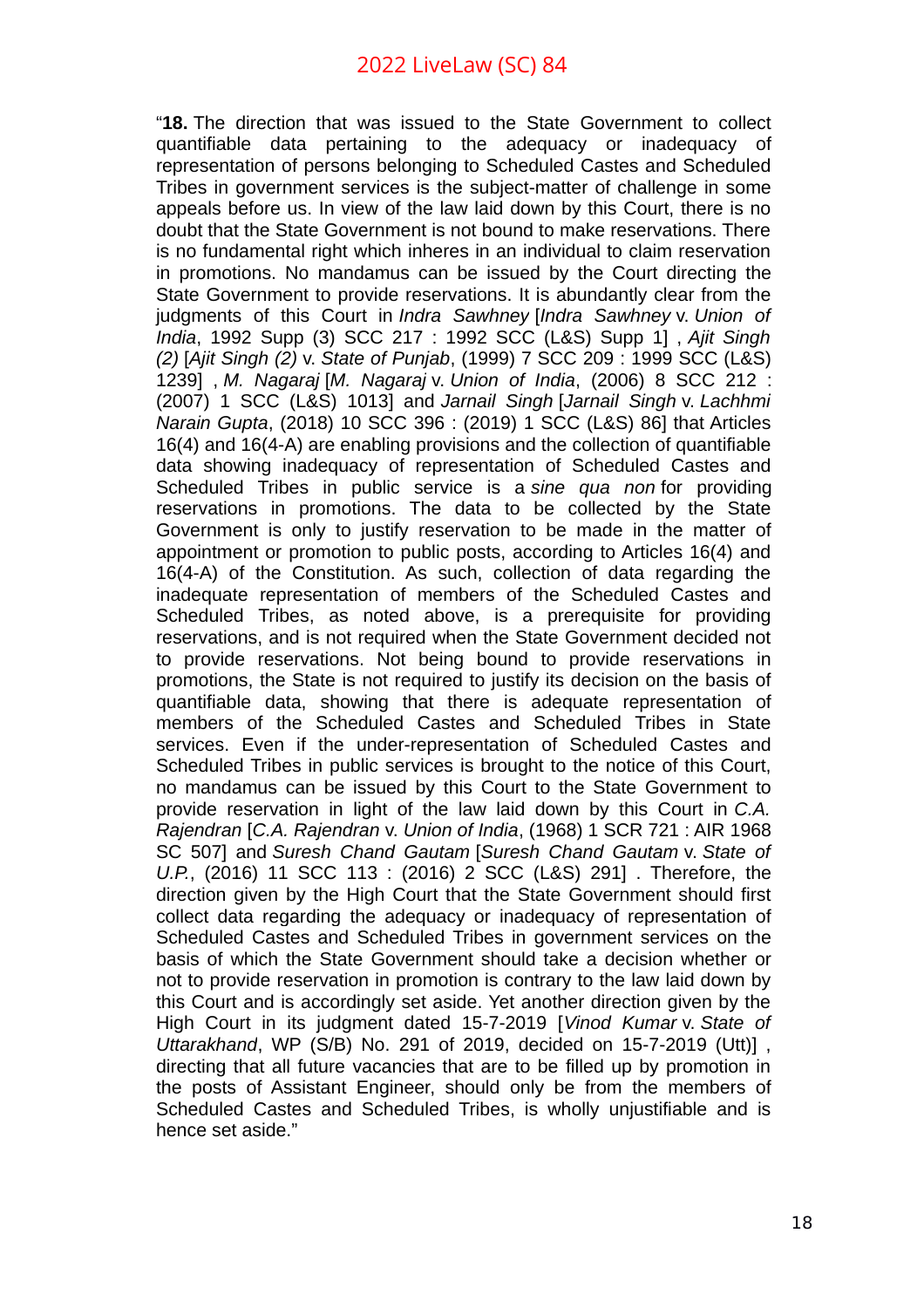9. Applying the law laid down by this Court in the aforesaid decisions to the facts of the case on hand, we are of the opinion that the High Court has committed a grave error in issuing a writ of mandamus and directing the State Government to provide for 3% reservation/quota for sports persons, instead of 1% as provided by the State Government. A conscious policy decision was taken by the State Government to provide for 1% reservation/quota for sports persons. A specific order dated 25.07.2019 was also issued by the State Government. Therefore, the High Court has exceeded its jurisdiction while issuing a writ of mandamus directing the State to provide a particular percentage of reservation for sports persons, namely, in the present case, 3% reservation instead of 1% provided by the State Government, while exercising powers under Article 226 of the Constitution of India. Therefore, the impugned common judgment and order passed by the High Court insofar as directing the State to provide for 3% reservation for sports persons and/or provide for a sports quota of 3% in the Government Medical/Dental Colleges is unsustainable and the same deserves to be quashed and set aside.

10. In view of the above and for the reasons stated above, the first direction issued by the High Court directing the State to issue a fresh notification providing for 1% reservation/quota for children/grand children